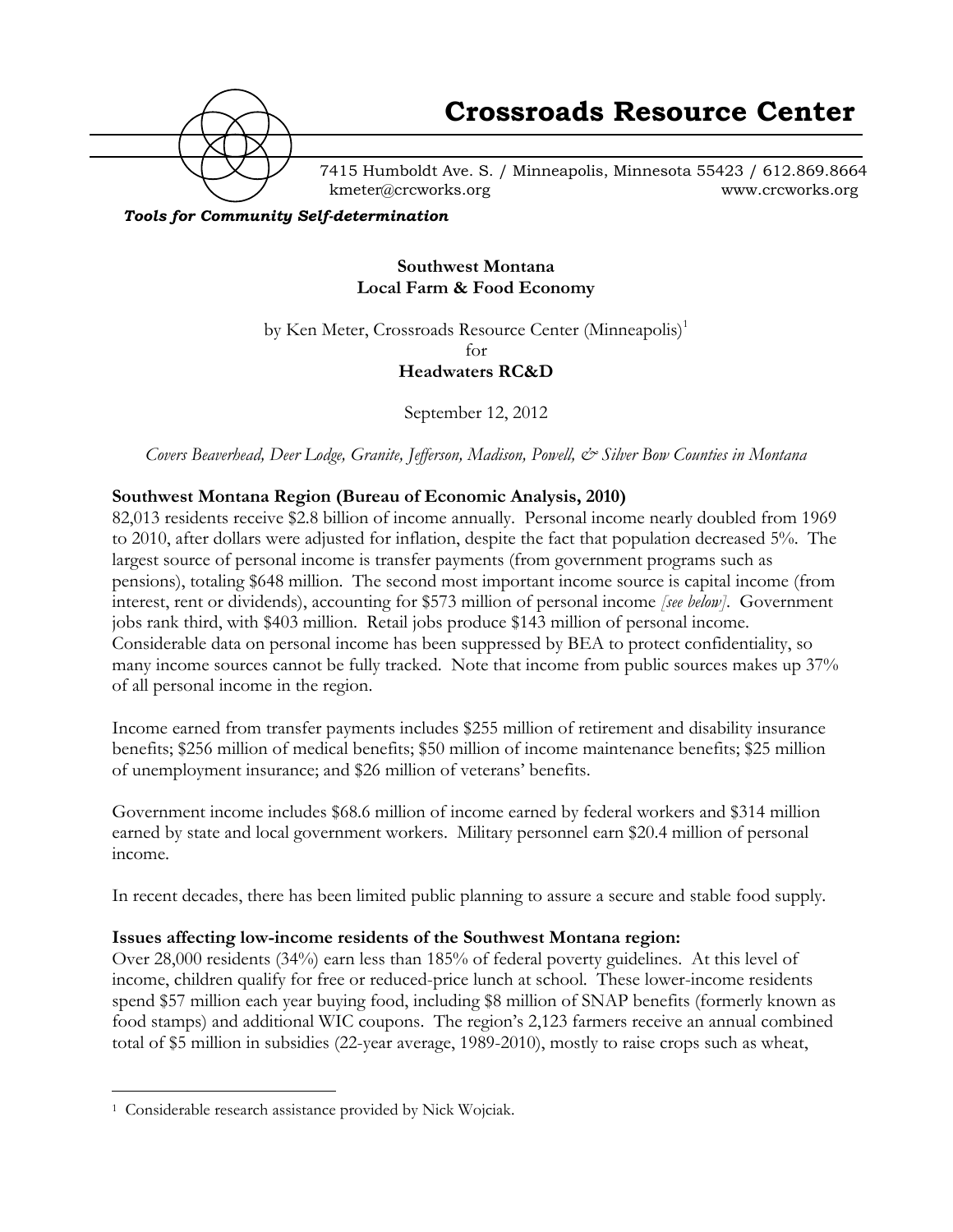corn, or soybeans that are sold as commodities, not to feed local residents. *Data from Federal Census of 2006-2010, Bureau of Labor Statistics, & Bureau of Economic Analysis.*

8% percent of the region's households (nearly 8,000 residents) earn less than \$10,000 per year. *Source: Federal Census of 2006-2010.*

23% of adults aged 18-64 in Montana carried no health insurance in 2010, up from 20% in 1995. Residents of the Butte and Helena metro areas fared somewhat better, with rates of 16% (in 2009) and 13% (in 2010), respectively. *Source: Centers for Disease Control.*

## **Food-related health conditions:**

26% of Montana residents reported in 2009 that they eat five or more servings of fruit or vegetables each day. 74% do not. This level of adequate consumption is higher than the 1996 rate of 24%. Butte reports a rate of 20% in 2009. This is a key indicator of health, since proper fruit and vegetable consumption has been connected to better health outcomes. *Source: Centers for Disease Control.*

59% of Montana adults report they have at least 30 minutes of moderate physical activity five or more days per week, or vigorous physical activity for 20 or more minutes three or more days per week. This is an improvement over 51% in 2001. 54% of Butte residents report having adequate exercise. *Source: Centers for Disease Control.*

7% of Montana residents have been diagnosed with diabetes. This is about the same rate as in 2004 (6%). The diabetes rate for Butte was 8% in 2009, and for Helena was 6% in 2010. *Source: Centers for Disease Control.* Medical costs for treating diabetes and related conditions in the Southwest region are estimated at \$47 million per year. Costs for the state of Montana as a whole total \$573 million. *Source: American Diabetes Association cost calculator.*

62% of Montana residents are overweight (38%) or obese (24%), up from 50% in 1995. Rates for Butte are somewhat higher (67%, 41%, & 26% in 2009), and lower in Helena (61%, 40%, & 21% in 2010). *Source: Centers for Disease Control.*

# **The region's farms (Agricultural Census, 2007)**

*Agriculture Census data for 2007 were released February 4, 2009*

*The Census of Agriculture defines a "farm" as "an operation that produces, or would normally produce and sell, \$1,000 or more of agricultural products per year."*

*Land:*

- 2,123 farms. This is 7% of Montana farms.
- The Southwest Montana region had 7% more farms in 2007 than in 2002. Some of this may be due to census takers making better contact with small farms.
- 568 (27%) of these are 1,000 acres or more in size.
- 555 (26%) farms are less than 50 acres.
- Average farm size is 1,811 acres, less than the state average of 2,079 acres.
- The region has 3.8 million acres of land in farms.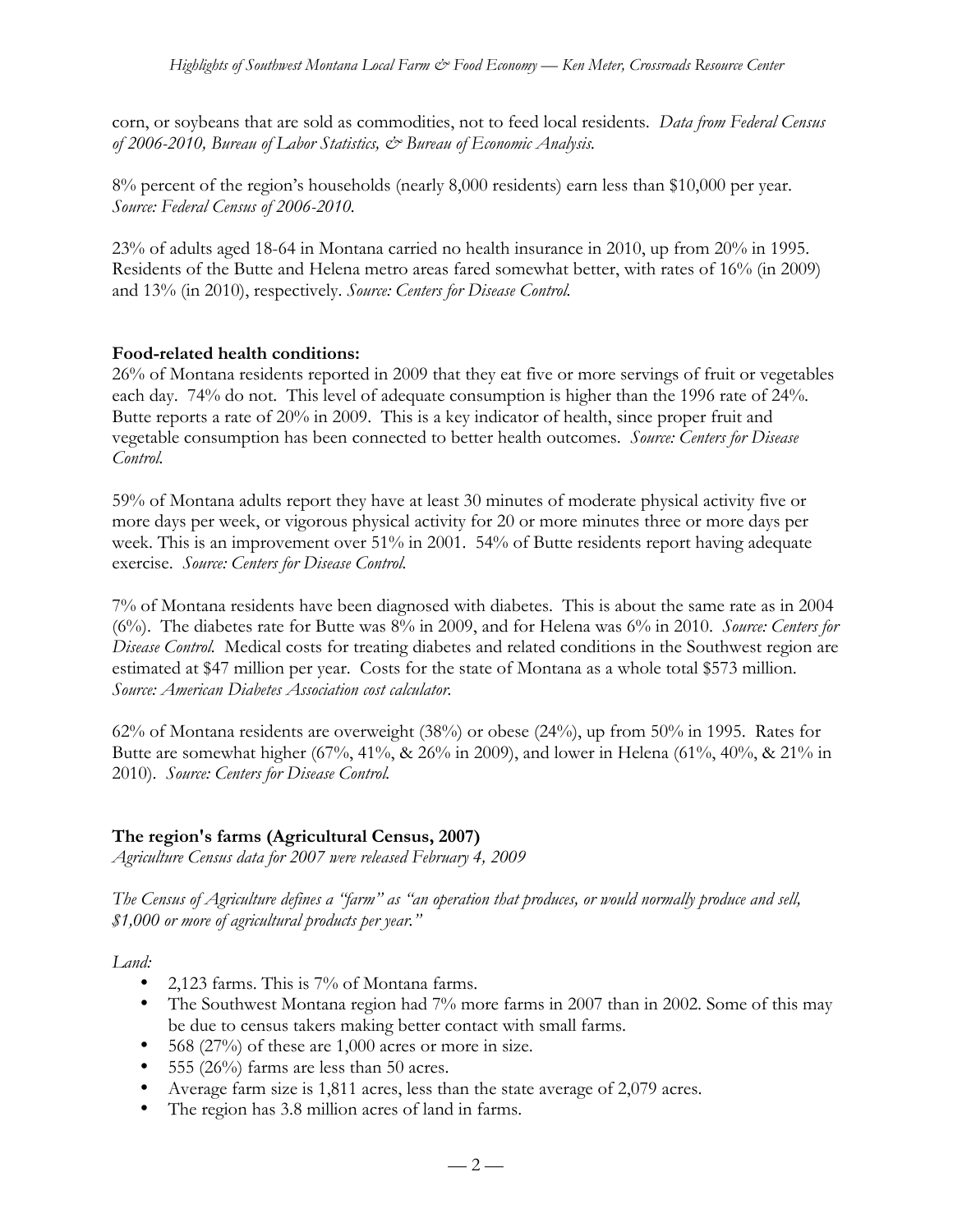- This amounts to 6% of the state's farmland.
- The Southwest Montana region holds 330,000 acres of harvested cropland.
- 469,000 of these acres are irrigated.
- Average value of land and buildings per farm was \$2.4 million. This was significantly more than the 2007 state average of \$1.6 million.

## *Sales:*

*With the exception of foods sold directly to consumers (see below), farmers typically sell commodities to wholesalers, brokers or manufacturers that require further processing or handling to become consumer items. The word "commodities" is used in this report to mean the crops and livestock sold by farmers through these wholesale channels. The term "products" encompasses commodity sales, direct sales, and any other sales.*

- The region's farmers sold \$201 million of crops and livestock in 2007.
- Farm product sales increased by 36% from 2002 to 2007.
- \$34 million of crops were sold.
- \$167 million of livestock and products were sold.
- 1,231 (58%) of the region's farms sold less than \$10,000 of products in 2007.
- Total sales from these small farms were at least \$1.8 million, 1% of the region's farm product sales. *Note that data for sales of less than \$10,000 in Granite County were suppressed by the USDA in an effort to protect confidentiality, so this total is incomplete.*
- 409 (19%) of the region's farms sold more than \$100,000 of products.
- Total sales from these larger farms were at least \$178 million, 89% of the region's farm product sales. *Note that data for sales over \$100,000 in Anaconda-Deer Lodge, and Granite counties were suppressed by the USDA, so this total and percentage are incomplete.*
- 62% of the region's farms (1,317 of 2,123) reported net losses in 2007. This is more than the Montana average of 49%.
- 282 (13%) of Southwest Montana region's farmers collected a combined total of \$1.9 million of federal subsidies in 2007.

### **Top farm products of Southwest Montana (2007).**

*Note: \*\* denotes sales data have been suppressed, including \$30 million of livestock sales and \$18 million of crop sales.*

| Product                    | \$ millions   |
|----------------------------|---------------|
| Cattle and calves**        | 136           |
| Forage crops (hay, etc.)** | 16            |
| Wheat**                    | 8             |
| Sheep and goats            | $\mathcal{D}$ |
| Barley**                   |               |

*Production Expenses:*

- Production expenses totaled \$176 million in 2007.
- Depreciation expenses were the largest single expense for Southwest Montana region farmers, totaling \$30 million, (17%) of production expenses.
- Hired farm labor ranked as the second most important expense, at \$24 million (14%).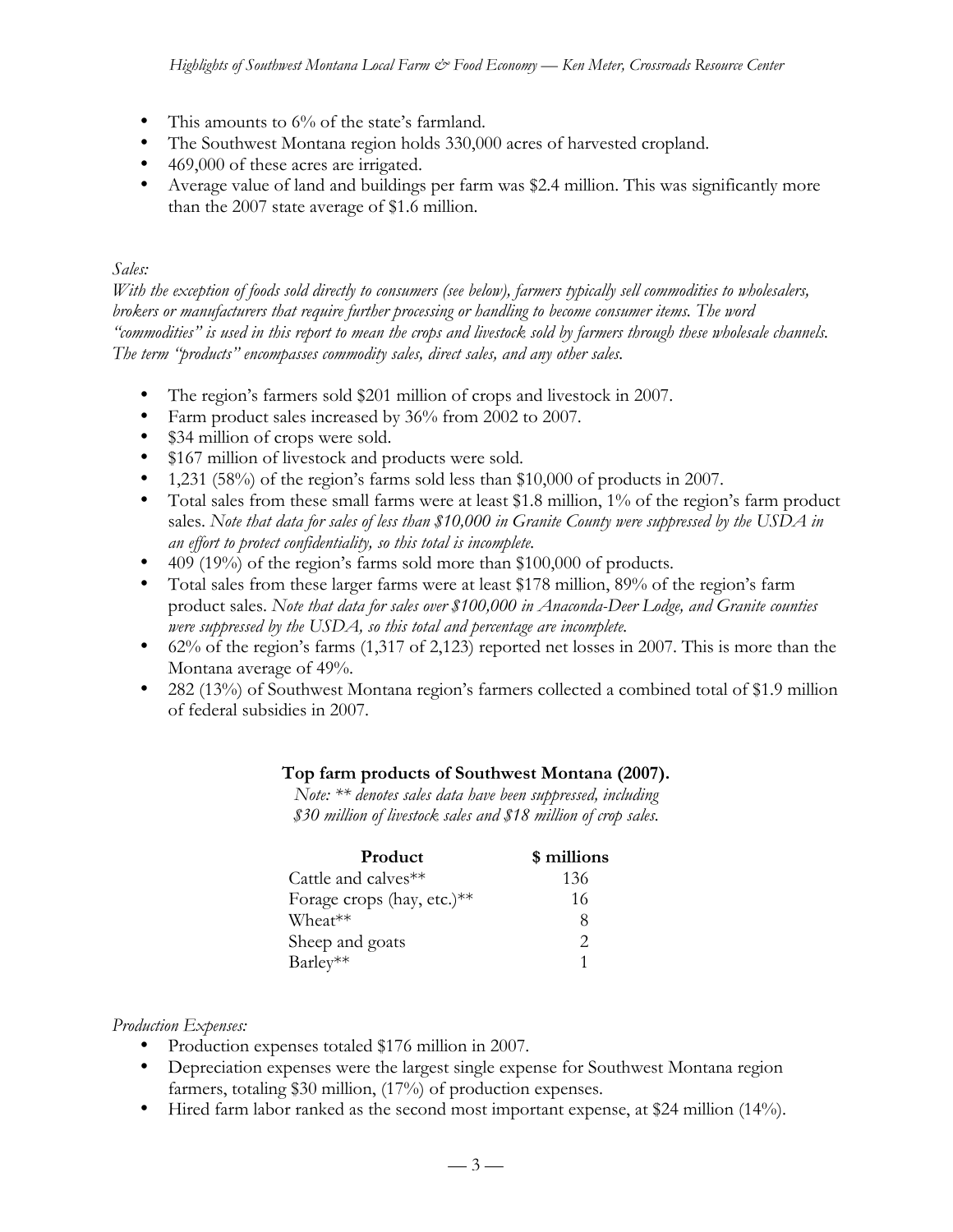- Livestock and poultry purchases totaled \$22 million (13%).
- Feed purchases cost farmers \$18 million (10%).
- Supplies, repairs, and maintenance costs totaled \$17 million (10%).
- Interest expenses were \$16 million (9%).
- Gasoline, fuels, and oil costs totaled \$14 million (8%).
- Land and building rental cost farmers \$12 million (7%).

# *Cattle & Dairy:*

- 993 farms hold an inventory of 311,000 cattle.
- 219,000 cattle were sold by farmers in 2007 for total sales of at least \$136 million. *Note that data for sales of cattle and calves in Powell County were suppressed by the USDA in an effort to protect confidentiality, so this total is incomplete.*
- 899 farms raise beef cows.
- 46 farms raise milk cows.
- 1 farm produced corn for silage.
- 943 farms produced 746,000 tons of forage crops (hay, etc.) on 302,000 acres.
- 484 farms sold at least \$16 million of forage. *Note that data for sales of forage in (Anaconda-Deer Lodge, Granite, and Butte-Silver Bow counties were suppressed by the USDA in an effort to protect confidentiality, so this total is incomplete.*

## *Other Livestock & Animal Products:*

- 35 farms hold an inventory of at least 158 hogs and pigs. *Note that data for inventory of hogs and pigs in Anaconda-Deer Lodge, Granite, Jefferson, and Powell counties were suppressed by the USDA in an effort to protect confidentiality, so this total is incomplete.*
- 45 farms sold at least 242 hogs and pigs in 2007. *Note that data for sales of hogs and pigs in Anaconda-Deer Lodge and Jefferson counties were suppressed by the USDA in an effort to protect confidentiality, so this total is incomplete.*
- 136 farms hold an inventory of 22,000 sheep and lambs.
- 138 farms sold \$1.8 million worth of sheep, goats, and lambs in 2007.
- 146 farms hold an inventory of 2,707 laying hens*.*
- 3 farms raise broiler chickens.
- 4 farms engage in aquaculture.
- 215 farms raise horses and ponies.

### *Grains, Oil Seeds, & Edible Beans:*

- 103 farms produced at least \$8.3 million of grains, oil seeds, and edible beans. *Note that data for sales of grains, oil seeds, and edible beans in Anaconda-Deer Lodge, Granite, Jefferson, and Powell counties were suppressed by the USDA in an effort to protect confidentiality, so this total is incomplete.*
- 63 farms produced at least 1.2 million bushels of wheat on over 19,000 acres, worth more than \$7.6 million. *Note that data for bushels and acreage of wheat in Anaconda-Deer Lodge counties, and data for sales of wheat in Anaconda-Deer Lodge and Powell counties were suppressed by the USDA in an effort to protect confidentiality, so these totals are incomplete.*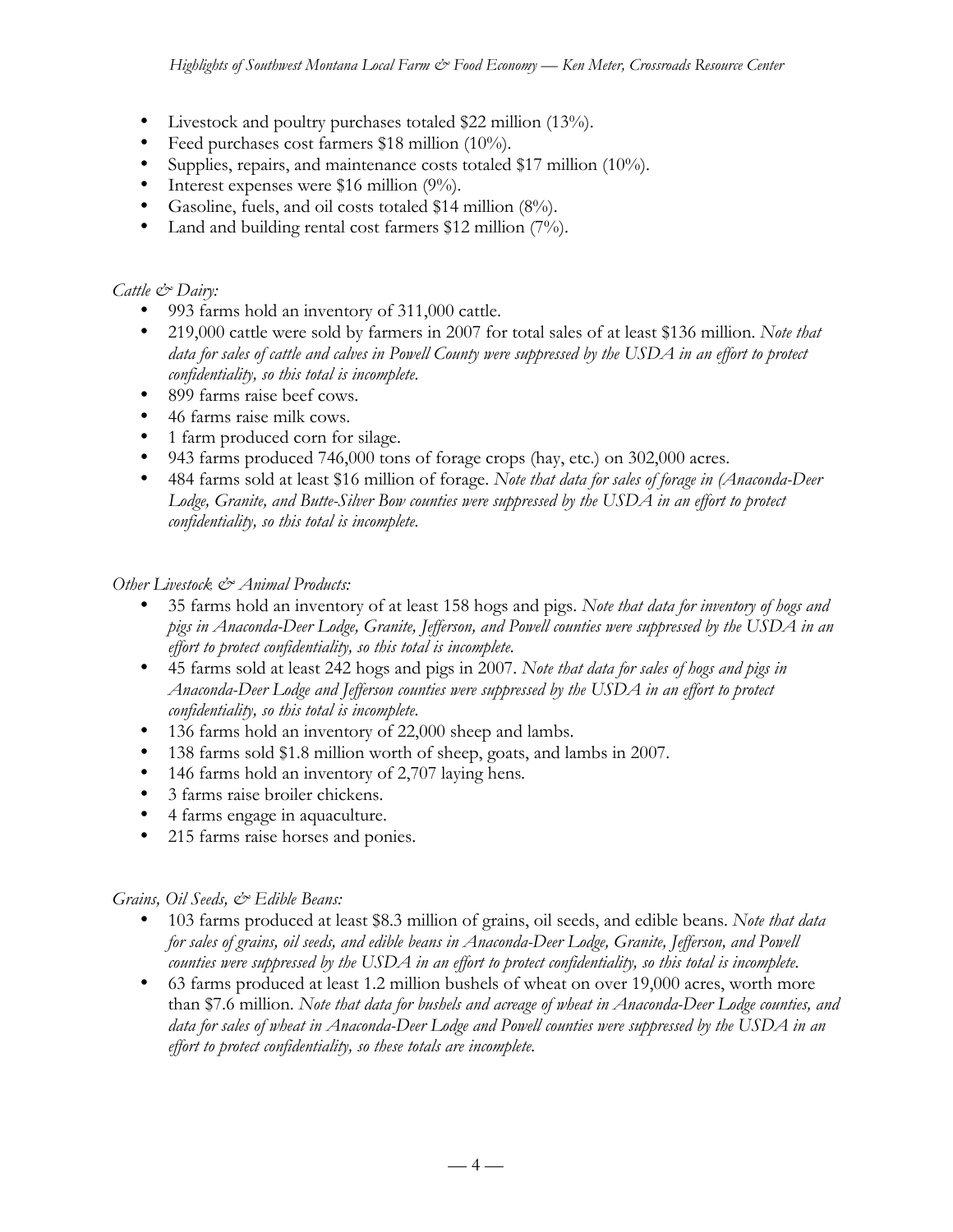*Vegetables & Melons (some farmers state that Ag Census data does not fully represent vegetable production):*

- 20 farms worked at least 2,000 acres to produce vegetables. *Note that data for acreage of vegetables in Jefferson and Powell counties were suppressed by the USDA in an effort to protect confidentiality, so this total is incomplete.*
- This is four more farms producing vegetables than in 2002.
- 13 farms raised potatoes*.*

*Fruits (some farmers state that Ag Census data does not fully represent fruit production):*

- 5 farms in the region have orchards.
- 4 farms produce fruits, nuts, and berries*.*

### *Nursery & Greenhouse Plants:*

- 17 farms sold ornamentals in 2007. *Note that data for sales of ornamentals were suppressed in 6 of 7 counties.*
- This represents a 5 farm decrease in the number since 2002.
- 1 farm sold Christmas trees.

## *Direct & Organic Sales:*

- 87 farms sell \$346,000 of food products directly to consumers. This is two farms more selling direct than in 2002.
- This amounts to 0.2% of farm product sales, one-half the national average of 0.4%.
- Beaverhead County leads the region in direct sales, with \$201,000.
- 9 farms in the region sold at least \$43,000 of organic products. *Note that data for organic sales in Beaverhead and Jefferson counties were suppressed by the USDA in an effort to protect confidentiality, so this total is incomplete.*
- For comparison, 207 farms in Montana sold \$8.8 million of organic food products.
- 7 farms market through community supported agriculture (CSA).
- 103 farms produce and sell value-added products.

### *Conservation Practices:*

- 407 farms use conservation methods such as no-till, limited tilling, filtering field runoff to remove chemicals, fencing animals to prevent them from entering streams, etc.
- 688 farms practice rotational or management intensive grazing.
- 57 farms generate energy or electricity on the farm.

### *Other Crops:*

• 43 farms produced 390,000 bushels of barley on 5,640 acres, worth at least \$797,000. *Note that data for sales of barley in Beaverhead and Granite counties were suppressed by the USDA in an effort to protect confidentiality, so this total is incomplete.*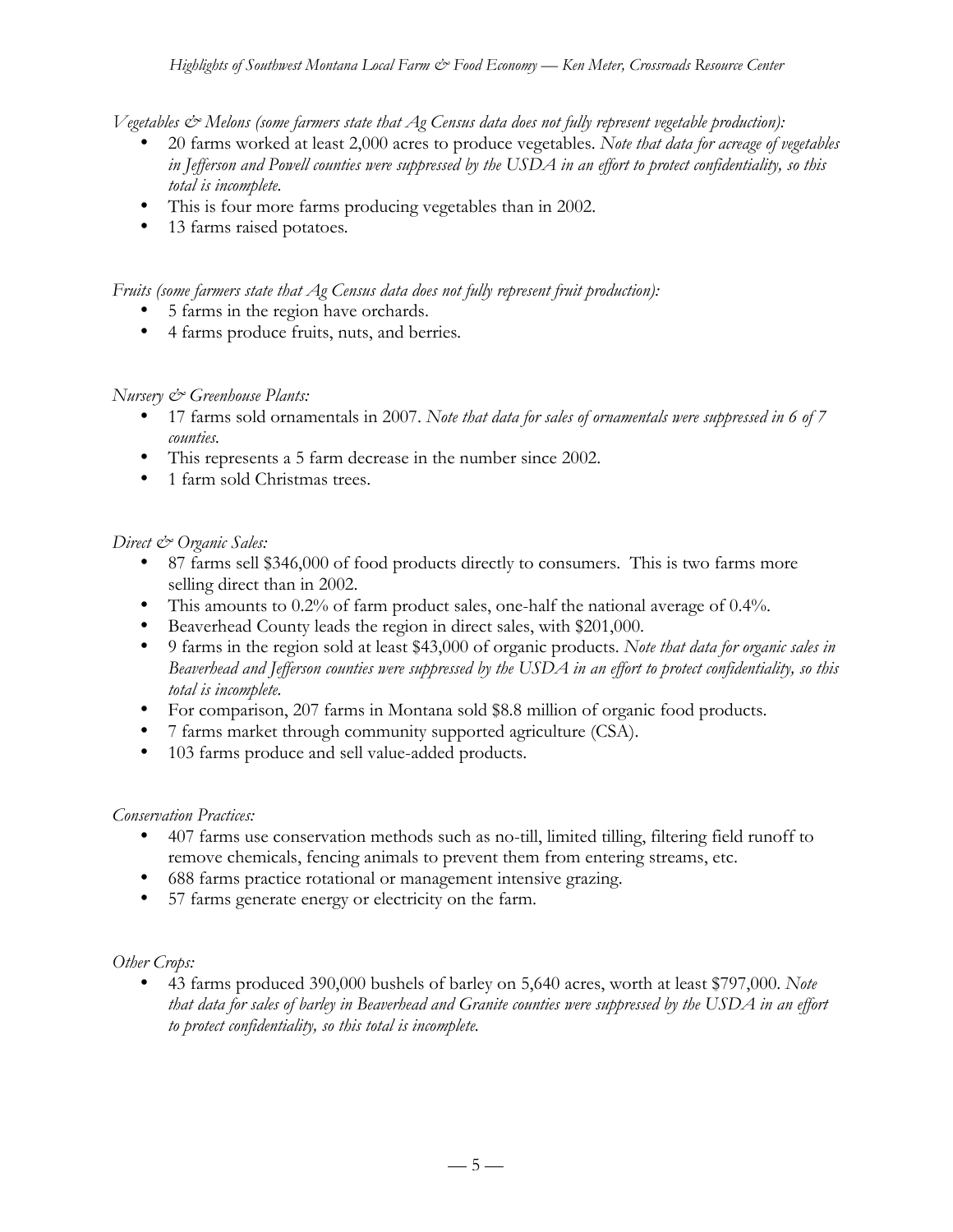| Small family farms:             | Farms | Percent | Acres         | Percent |
|---------------------------------|-------|---------|---------------|---------|
| Limited-resource                | 334   | $16\%$  | $*83,483$     | $2\%$   |
| Retirement                      | 382   | 18%     | 233,589       | $6\%$   |
| Residential/lifestyle           | 696   | 33%     | **229,979     | $6\%$   |
| Farming occupation/lower sales  | 267   | $13\%$  | 204,886       | $5\%$   |
| Farming occupation/higher sales | 146   | $7\%$   | 611,763       | 16%     |
| Large family farms              | 90    | $4\%$   | 516,807       | 13%     |
| Very large family farms         | 67    | $3\%$   | $*$ *784,552  | 20%     |
| Nonfamily farms                 | 141   | $7\%$   | $**1,098,267$ | 29%     |
| Total                           | 2,123 |         | 3,763,326     |         |

#### **Limited-resource farms and others in the Southwest Montana (Census of Agriculture, 2007)** *\*\* denotes that data have been suppressed*

*Definition of terms (Agricultural Census 2007):*

**Limited-resource farms** have market value of agricultural products sold gross sales of less than \$100,000, and total principal operator household income of less than \$20,000.

**Retirement farms** have market value of agricultural products sold of less than \$250,000, and a principal operator who reports being retired.

**Residential/lifestyle farms** have market value of agricultural products sold of less than \$250,000, and a principal operator who reports his/her primary occupation as other than farming.

**Farming occupation/lower-sales farms** have market value of agricultural products sold of less than \$100,000, and a principal operator who reports farming as his/her primary occupation.

**Farming occupation/higher-sales farms** have market value of agricultural products sold of between \$100,000 and \$249,999, and a principal operator who reports farming as his/her primary occupation.

**Large family farms** have market value of agricultural products sold between \$250,000 and \$499,999.

**Very large family farms** have market value of agricultural products sold of \$500,000 or more.

**Nonfamily farms are farms** organized as nonfamily corporations, as well as farms operated by hired manager.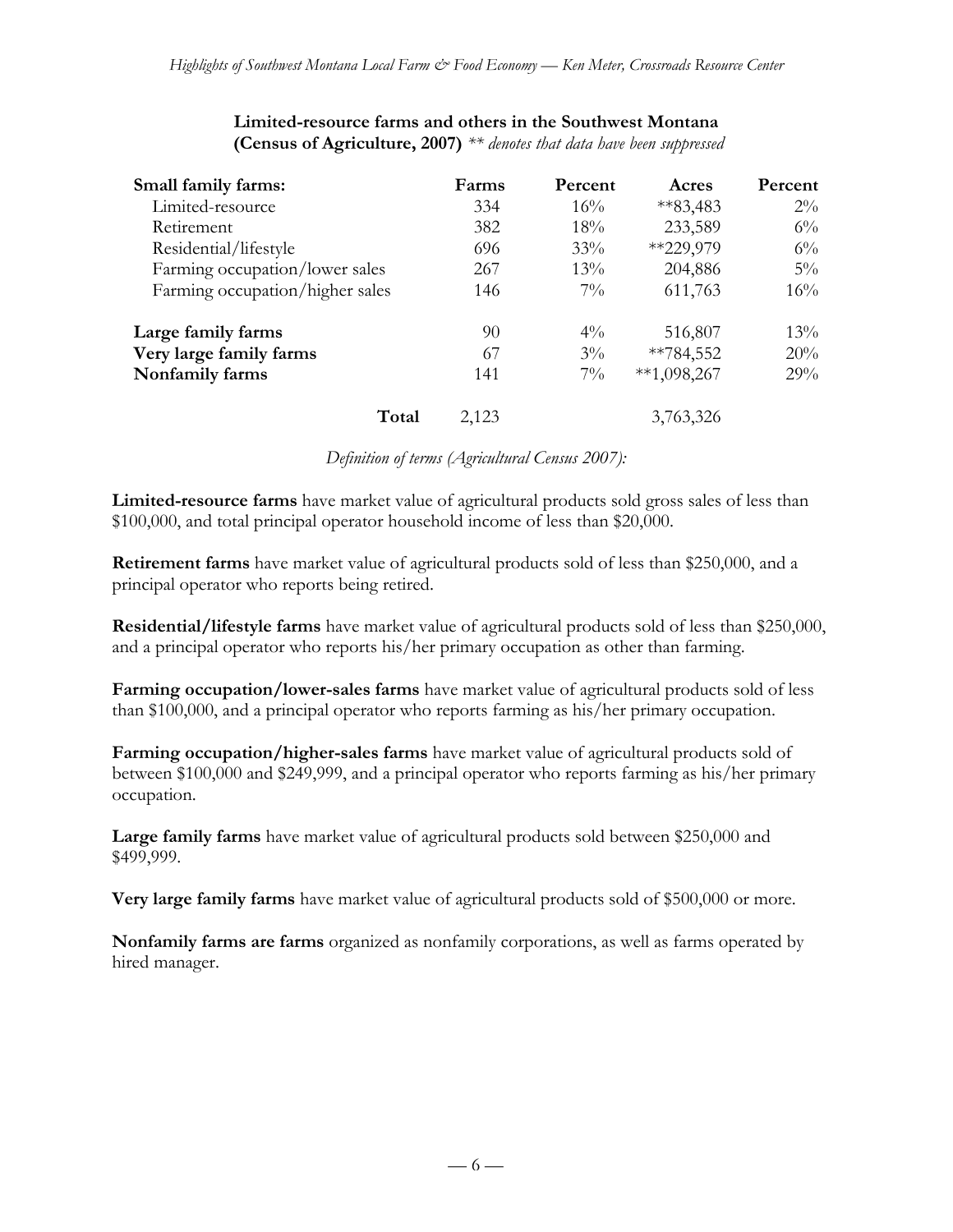# **County and State Highlights**

## **Beaverhead County highlights (Agriculture Census 2007):**

- 431 farms, 10 more than in 2002.
- Beaverhead County has 1.2 million acres of land in farms.
- Farmers sold \$86.1 million of products in 2007.
- \$14.2 million (17%) of these sales were crops.
- \$71.9 million (83%) of these sales were livestock.
- The most prevalent farm size is 1,000 acres or more, with 147 farms (34%) in this category.
- The next most prevalent is 10 to 49 acres, with 88 (20%) farms.
- 127 farms (29%) are less than 50 acres.
- 215 farms (50%) sold less than \$10,000 in farm products.
- 121 farms (28%) sold more than \$100,000 in farm products.
- Beaverhead County ranks  $1<sup>st</sup>$  in Montana for inventory of cattle and calves, with 138,000.
- The county ranks  $2<sup>nd</sup>$  in the state for sales of livestock and poultry products.
- Beaverhead County ranks  $2<sup>nd</sup>$  in the state for sales of cattle and calves, with \$70 million.
- The county ranks second in the state for acreage of forage crops (hay, etc.) with 111,000.
- Beaverhead County ranks 3rd in Montana for sales of vegetables, *but sales figures have been suppressed by the USDA in an effort to protect confidentiality.*
- The county ranks  $3<sup>rd</sup>$  in the state for acreage of vegetables, with 1,215.
- Beaverhead County ranks  $3<sup>rd</sup>$  in the state for acreage of potatoes, with 1,213.
- The county ranks third in the state for inventory of bison, *but inventory figures were suppressed by the USDA in an effort to protect confidentiality.*
- Beaverhead County ranks  $4<sup>th</sup>$  in Montana for inventory of sheep and lambs, with 14,000.
- The county ranks  $5<sup>th</sup>$  in the state for sales of sheep and goats, with \$1 million.
- Beaverhead County ranks  $6<sup>th</sup>$  in the state for sales of forage crops (hay, etc.) with \$7 million.
- The county ranks tenth in the state for sales of agricultural products.
- 21 farms sold \$201,000 of food directly to consumers. This is a seven-farm increase in the number of farms selling direct (14 in 2002), and a 618% increase in direct sales over 2002 sales of \$28,000.
- Direct sales were 0.2% of farm product sales, one half the national average of 0.4%.

### **Deer Lodge County highlights (Agriculture Census 2007):**

- 123 farms, 13% more than in 2002.
- Anaconda-Deer Lodge County has 79,000 acres of land in farms.
- Farmers sold \$4 million of products in 2007.
- \$497,000 (12%) of these sales were crops.
- \$3.5 million (88%) of these sales were livestock.
- The most prevalent farm size is 10 to 49 acres, with 34 farms (28%) in this category.
- The next most prevalent sizes are both 50 to 179 acres and 1,000 acres or more, with 23 (19%) farms each.
- 23 farms  $(19\%)$  are 1,000 acres or more.
- 44 farms (36%) are less than 50 acres.
- 85 farms (69%) sold less than \$10,000 in farm products.
- 17 farms (14%) sold more than \$100,000 in farm products.
- No farms sold food directly to consumers in Anaconda-Deer Lodge County in 2002 or 2007.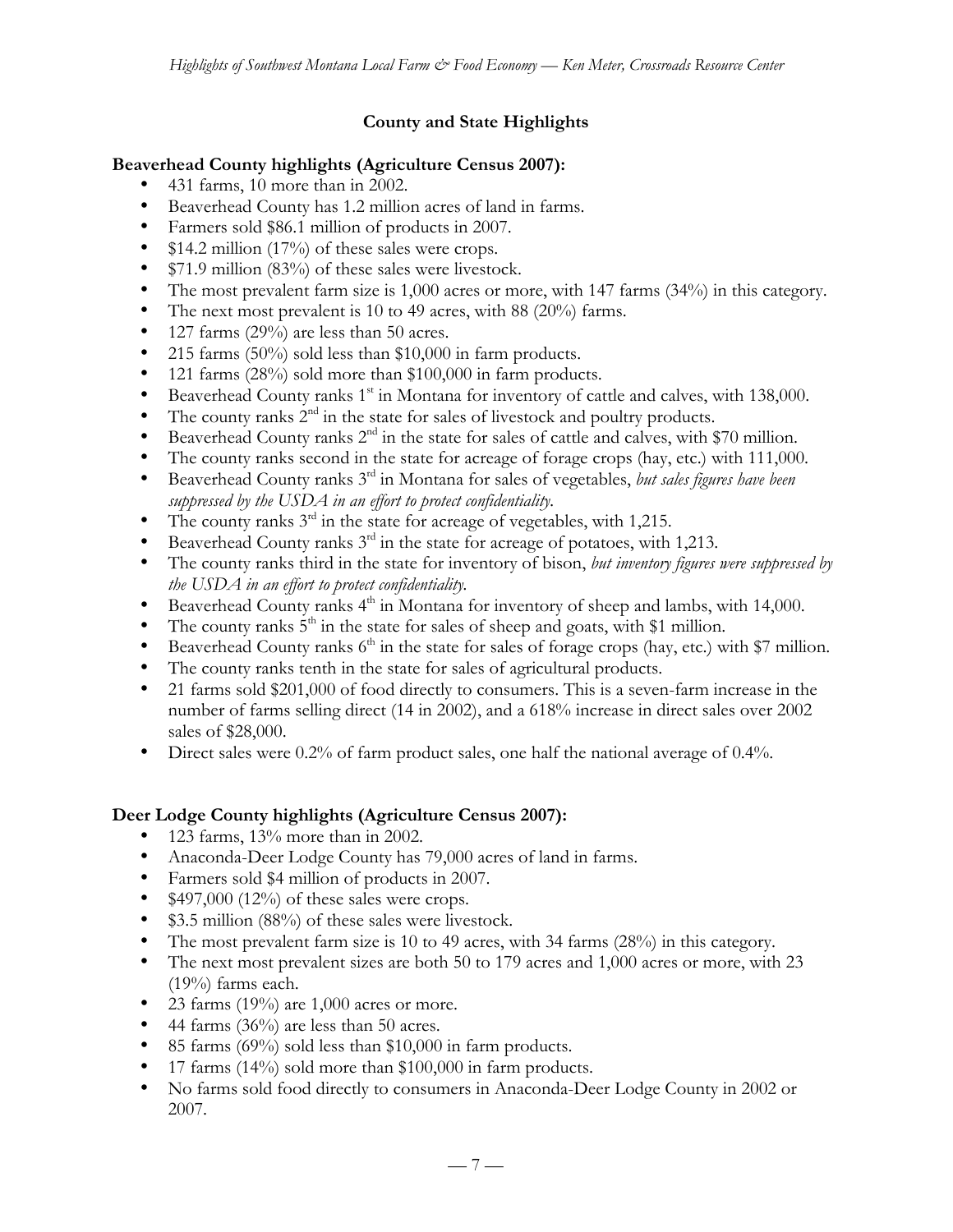## **Granite County highlights (Agriculture Census 2007):**

- 166 farms, 19% more than in 2002.
- Granite County has 303,000 acres of land in farms.
- Farmers sold \$13 million of products in 2007.
- $$960,000 (7%)$  of these sales were crops.
- \$12.1 million (93%) of these sales were livestock.
- The most prevalent farm size is 1,000 acres or more, with 68 farms (41%) in this category.
- The next most prevalent is 500 to 999 acres, with 24 (14%) farms.
- 29 farms  $(17%)$  are less than 50 acres.
- 77 farms (46%) sold less than \$10,000 in farm products.
- 43 farms (26%) sold more than \$100,000 in farm products.
- Granite County ranks 3rd in Montana for inventory of bee colonies, but *inventory figures were suppressed by the USDA in an effort to protect confidentiality.*
- The county ranks 9<sup>th</sup> in the state for inventory of horses, but *inventory figures were suppressed by the USDA in an effort to protect confidentiality.*
- 3 farms sold \$3,000 of food directly to consumers. This is a four-farm decrease in the number of farms selling direct (7 in 2002), and a \$4,000 decrease in direct sales since 2002 sales of \$7,000.
- Direct sales were nearly 0% of farm product sales, far less than the national average of 0.4%.

### **Jefferson County highlights (Agriculture Census 2007):**

- 370 farms, 2 less farms than in 2002.
- Jefferson County has 391,000 acres of land in farms.
- Farmers sold \$13.7 million of products in 2007.
- \$1.8 million (13%) of these sales were crops.
- \$11.9 million (87%) of these sales were livestock.
- The most prevalent farm size is 50 to 179 acres, with 103 farms (28%) in this category.
- The next most prevalent is 10 to 49 acres, with 86 (23%) farms.
- 57 farms  $(15%)$  are 1,000 acres or more.
- 103 farms (28%) are less than 50 acres.
- 257 farms (69%) sold less than \$10,000 in farm products.
- 35 farms (9%) sold more than \$100,000 in farm products.
- Jefferson County ranks 8th in Montana for sales of Christmas trees, but *sales figures were suppressed by the USDA in an effort to protect confidentiality.*
- 26 farms sold \$45,000 of food directly to consumers. This is a two-farm increase in the number of farms selling direct (24 in 2002), and a \$1,000 increase in direct sales over 2002 sales of \$44,000.
- Direct sales were 0.3% of farm product sales, less than the national average of 0.4%.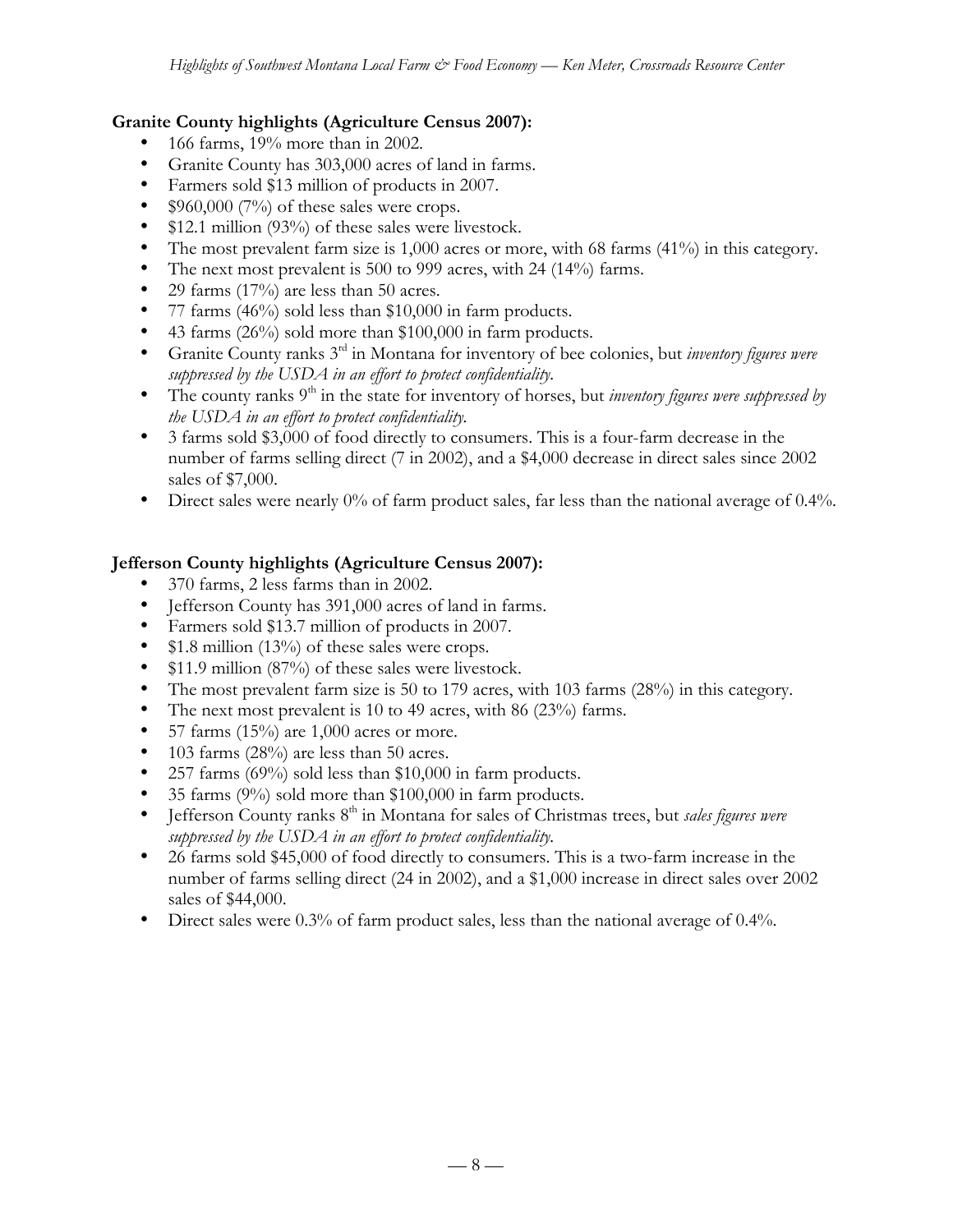## **Madison County highlights (Agriculture Census 2007):**

- 585 farms, 14% more than in 2002.
- Madison County has 1 million acres of land in farms.
- Farmers sold \$53 million of products in 2007.
- $$13.5$  million (25%) of these sales were crops.
- \$39.7 million (75%) of these sales were livestock.
- The most prevalent farm size is 1,000 acres or more, with 161 farms (28%) in this category.
- The next most prevalent is 10 to 49 acres, with 129 (22%) farms.
- 152 farms (26%) are less than 50 acres.
- 324 farms (55%) sold less than \$10,000 in farm products.
- 122 farms (21%) sold more than \$100,000 in farm products.
- Madison County ranks  $1^{st}$  in Montana and  $3^{rd}$  in the United States for inventory of bison, but *inventory figures were not released by the USDA in an effort to protect confidentiality.*
- The county ranks 4<sup>th</sup> in the state for sales of vegetables, but *sales figures were not released by the USDA in an effort to protect confidentiality.*
- Madison County ranks  $4<sup>th</sup>$  in the state for acreage of barley, with 811.
- The county ranks fourth in the state for acreage of potatoes, but *acreage figures were not released by the USDA in an effort to protect confidentiality, so this total is incomplete.*
- Madison County ranks  $5<sup>th</sup>$  in Montana for inventory of bee colonies, with 6,000.
- The county ranks  $8<sup>th</sup>$  in the state for sales of forage crops (hay, etc.) with, \$5.7 million.
- Madison County ranks  $10<sup>th</sup>$  in the state for sales of cattle and calves, with \$36 million.
- The county ranks tenth in the state for inventory of horses, with 3,192.
- 19 farms sold \$41,000 of food directly to consumers. This is a one-farm decrease in the number of farms selling direct (20 in 2002), and a 66% decrease in direct sales since 2002 sales of \$119,000.
- Direct sales were 0.1% of farm product sales, one quarter the national average of 0.4%.

### **Powell County highlights (Agriculture Census 2007):**

- 273 farms, with no change in number of farms since 2002.
- Powell County has 670,000 acres of land in farms.
- Farmers sold \$25.7 million of products in 2007.
- \$2.6 million (10%) of these sales were crops.
- \$23.1 million (90%) of these sales were livestock.
- The most prevalent farm size is 1,000 acres or more, with 87 farms (32%) in this category.
- The next most prevalent is 50 to 179 acres, with 61 (22%) farms.
- 55 farms  $(20\%)$  are less than 50 acres.
- 151 farms (55%) sold less than \$10,000 in farm products.
- 55 farms (20%) sold more than \$100,000 in farm products.
- Powell County ranks 7<sup>th</sup> in Montana for sales of milk, but *sales figures were not released by the USDA in an effort to protect confidentiality, so this total is incomplete.*
- 11 farms sold \$44,000 of food directly to consumers. This is an eight-farm decrease in the number of farms selling direct (19 in 2002), and a 20% decrease in direct sales since 2002 sales of \$55,000.
- Direct sales were 0.2% of farm product sales, one half the national average of 0.4%.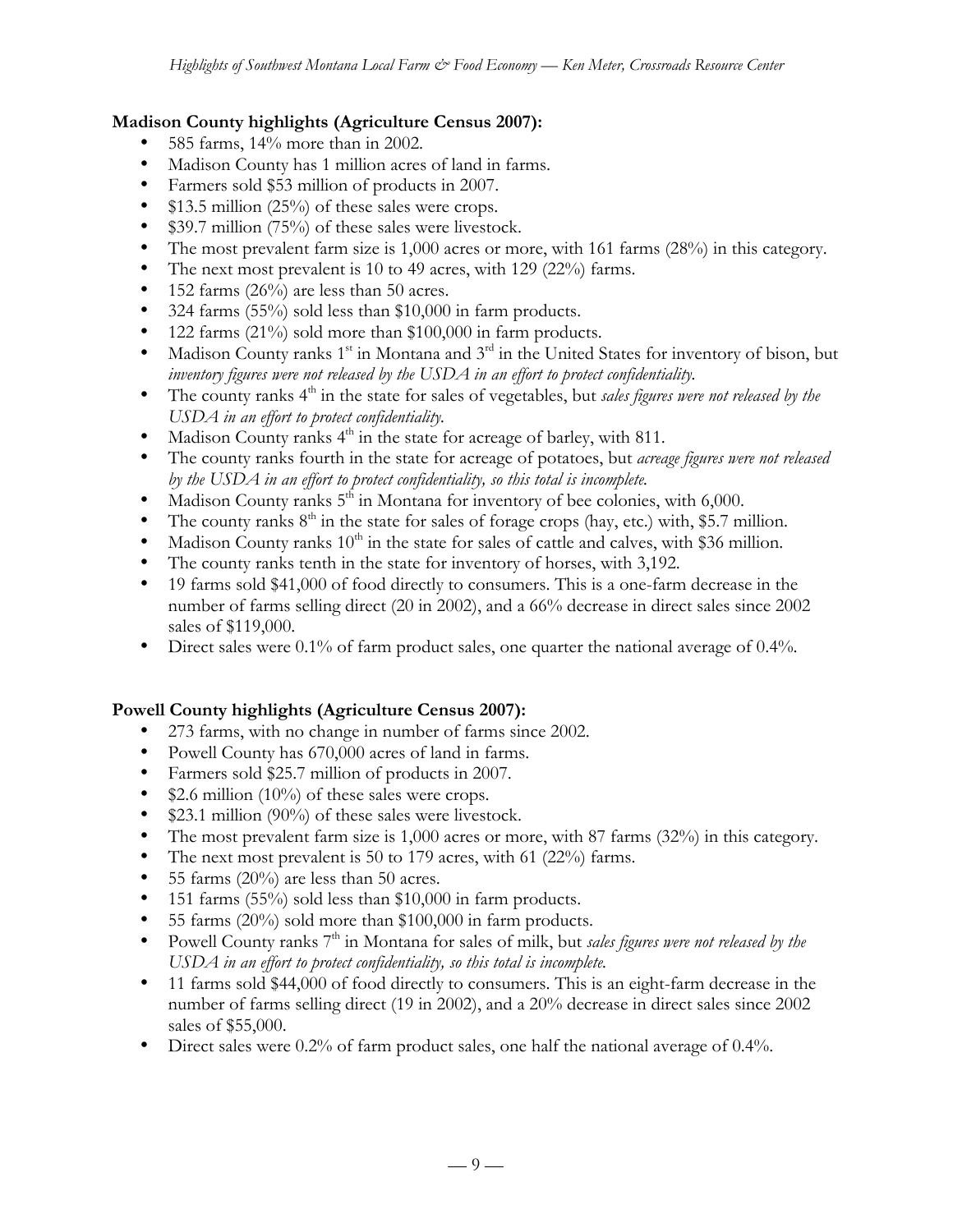## **Silver Bow County highlights (Agriculture Census 2007):**

- 175 farms, 13% more than in 2002.
- Butte-Silver Bow County has 101,000 acres of land in farms.
- Farmers sold \$4.8 million of products in 2007.
- $$383,000 (8%)$  of these sales were crops.
- \$4.4 million (92%) of these sales were livestock.
- The most prevalent farm size is 50 to 179 acres, with 54 farms (31%) in this category.
- The next most prevalent is 180 to 499 acres, with 34 (19%) farms.
- 25 farms  $(14\%)$  are 1,000 acres or more.
- 45 farms (26%) are less than 50 acres.
- 122 farms (70%) sold less than \$10,000 in farm products.
- 16 farms (9%) sold more than \$100,000 in farm products.
- 7 farms sold \$12,000 of food directly to consumers. This is a six-farm increase in the number of farms selling direct (1 in 2002).
- Direct sales were 0.3% of farm product sales, less than the national average of 0.4%.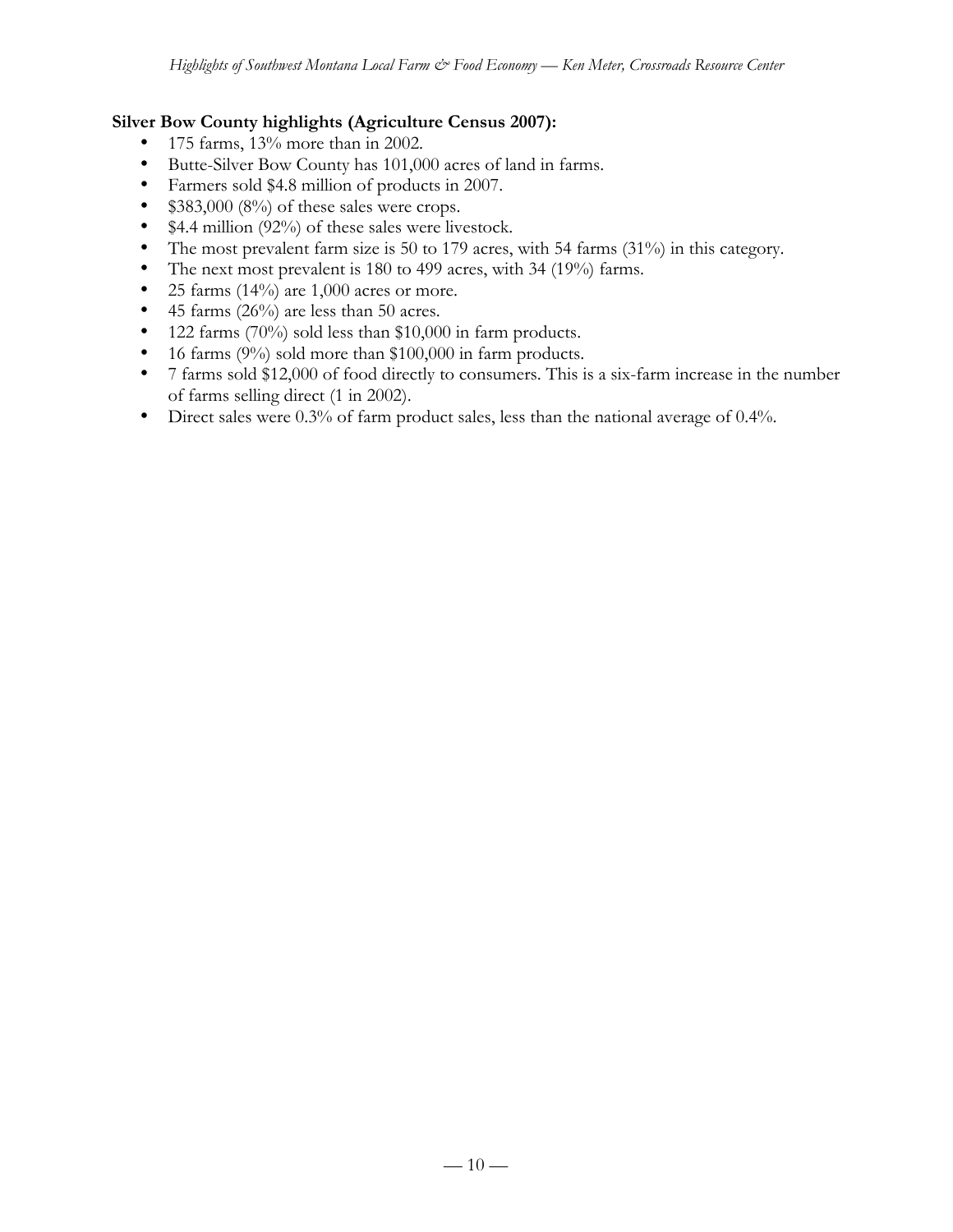# **State of Montana highlights (Agriculture Census 2007):**

- 29,524 farms, 6% more than in 2002.
- Montana has 61 million acres of land in farms.
- Farmers sold \$2.8 billion of products in 2007.
- \$1.3 million (46%) of these sales were crops.
- \$1.5 million (54%) of these sales were livestock or related products.
- The most prevalent farm size is 1,000 acres or more with 9,791 farms (33%) in this category.
- The next most prevalent is 10 to 49 acres with 5,462 (19%) farms.
- 7,379 farms  $(25%)$  are less than 50 acres.
- 15,695 farms (53%) sold less than \$10,000 in farm products.
- 6,380 farms (22%) sold more than \$100,000 in farm products.
- Montana ranks  $2<sup>nd</sup>$  in the U.S. for acreage of barley, with 719,000.
- The state ranks  $2<sup>nd</sup>$  in the country for acreage of dry edible peas, with 222,000.
- Montana ranks second in the U.S. for acreage of lentils, with 88,000.
- Montana ranks  $3<sup>rd</sup>$  in the U.S. for acreage of wheat, with 5.1 million.
- The state ranks  $5<sup>th</sup>$  in the country for acreage of forage, with 2.8 million.
- The state ranks seventh in the U.S. for inventory of sheep and lambs, with 272,000.
- Statewide sales in vegetables totaled \$39 million.
- 1,287 farms sold \$6.3 million of food directly to consumers. This is an 11% increase in the number of farms selling direct (1,164 in 2002), and a 40% increase in direct sales over 2002 sales of \$4.5 million.
- Direct sales were 0.2% of farm product sales, one half the national average of 0.4%.
- If direct food sales made up a single commodity, the value of these sales would outrank the state's  $17<sup>th</sup>$ -most important product, safflower.
- 229 farms farm organically, with a total of 58,868 acres of harvested cropland, and 75,807 acres of pastureland.
- 37,260 acres on 106 farms are undergoing organic conversion.
- 207 farms in Montana sold \$8.8 million of organic food products, including \$6.9 million of crops (this may include ornamental and greenhouse crops), \$847,000 of livestock and poultry, and \$1.1 million of products from livestock and poultry (such as milk or eggs).
- 148 farms market through community supported agriculture (CSA).
- 1,224 farms produce value-added products.
- 7,115 farms use conservation methods such as no-till, limited tilling, filtering field runoff to remove chemicals, fencing animals to prevent them from entering streams, etc.
- 7,707 farms practice rotational management of intensive grazing.
- 514 farms generate energy or electricity on the farms.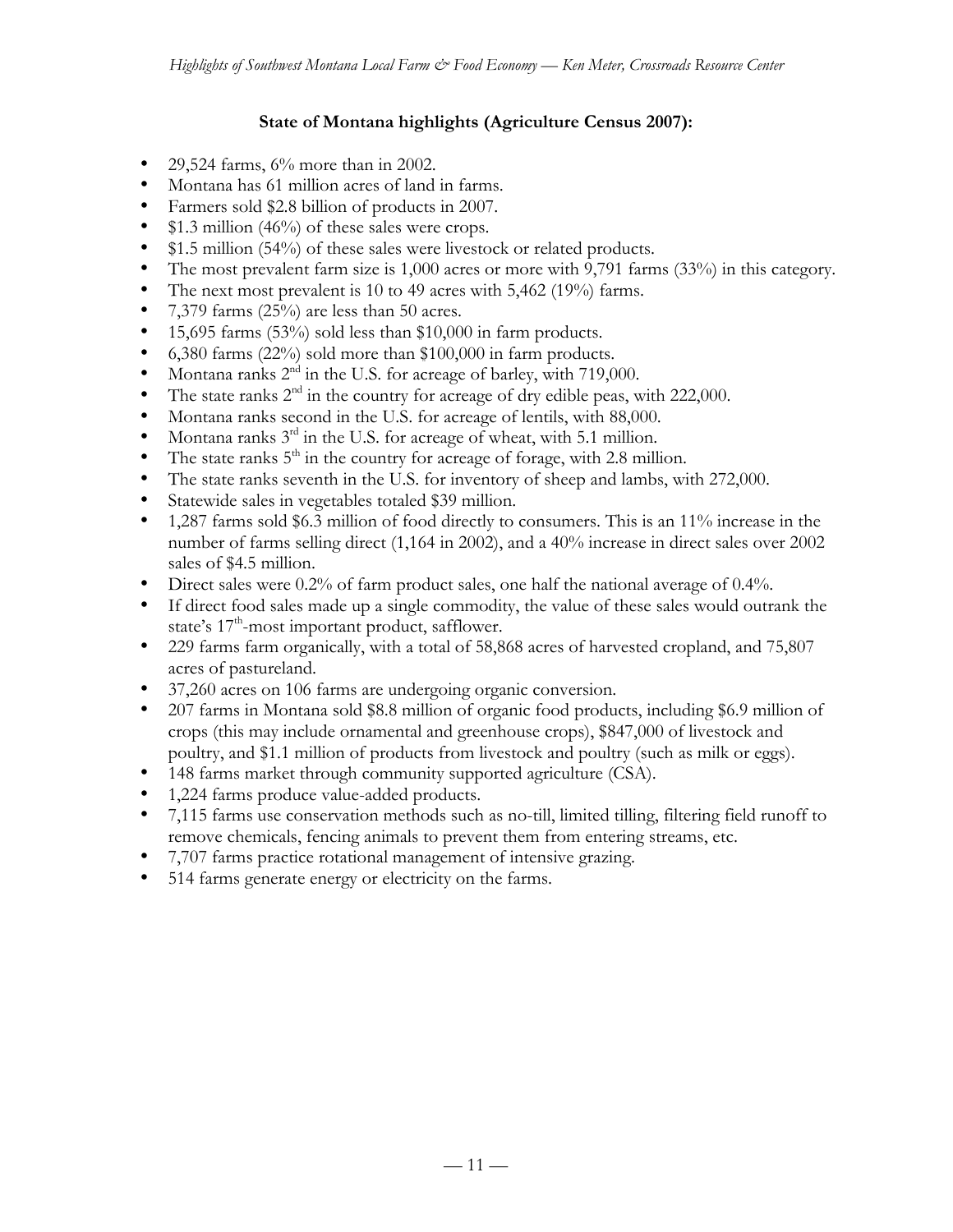## **Montana's top farm products in 2010 (Economic Research Service)**

*The data in the table and pie chart below are for Montana as a whole. See chart on next page.*

|                |                    | \$ millions    |
|----------------|--------------------|----------------|
| 1              | Cattle and calves  | 1,085          |
|                | 2 Wheat            | 1,033          |
| 3 <sup>7</sup> | Hay                | 268            |
| $\overline{4}$ | Barley             | 157            |
|                | 5 Lentils          | 78             |
|                | 6 Sugar beets      | 67             |
| 7              | Dairy products     | 48             |
| 8              | Hogs               | 47             |
| 9              | Dry peas           | 35             |
| 10             | Potatoes           | 34             |
| 11             | Greenhouse/nursery | 30             |
| 12             | Sheep and lambs    | 25             |
| 13             | Honey              | 18             |
| 14             | Corn               | 15             |
| 15             | Dry beans          | 8              |
| 16             | Chicken eggs       | 7              |
| 17             | Safflower          | 5              |
| 18             | Cherries           | $\overline{4}$ |
| 19             | Wool               | $\mathfrak{Z}$ |
| 20             | Oats               | $\overline{c}$ |
| 21             | Flaxseed           | $\overline{2}$ |

*Note: aquaculture, turkeys, and mushrooms were also listed among Montana's top 24 products, but sales figures for these products were not released by ERS, in an effort to protect confidentiality.*

Note also that at \$6.3 million, direct sales from farmers to consumers amount to more than the value of the  $17<sup>th</sup>$ -ranking product, safflower.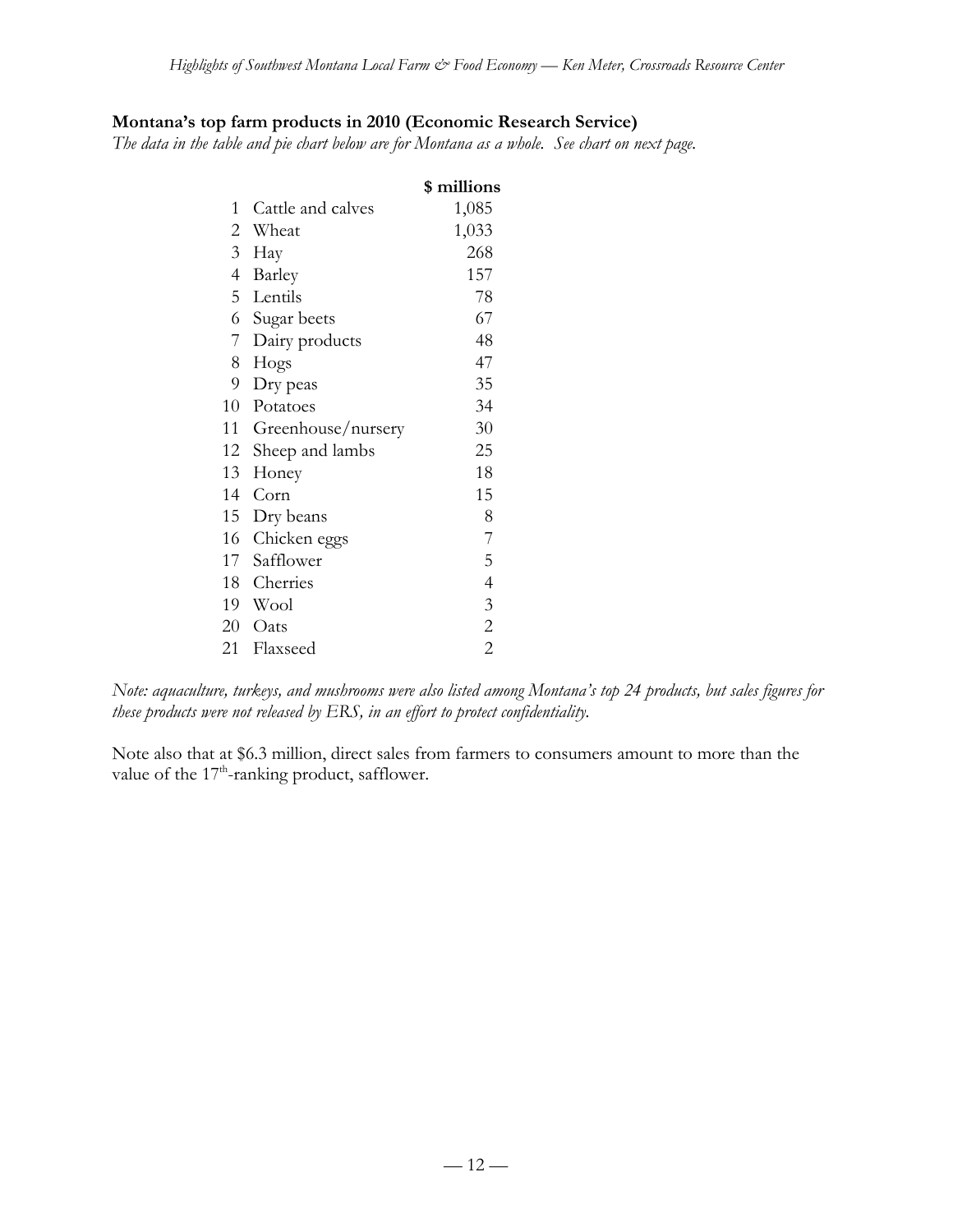**Montana's top farm products in 2010 (Economic Research Service)**

*See table on previous page*

Top Farm Products in Montana, 2010



*Source: USDA Economic Research Service*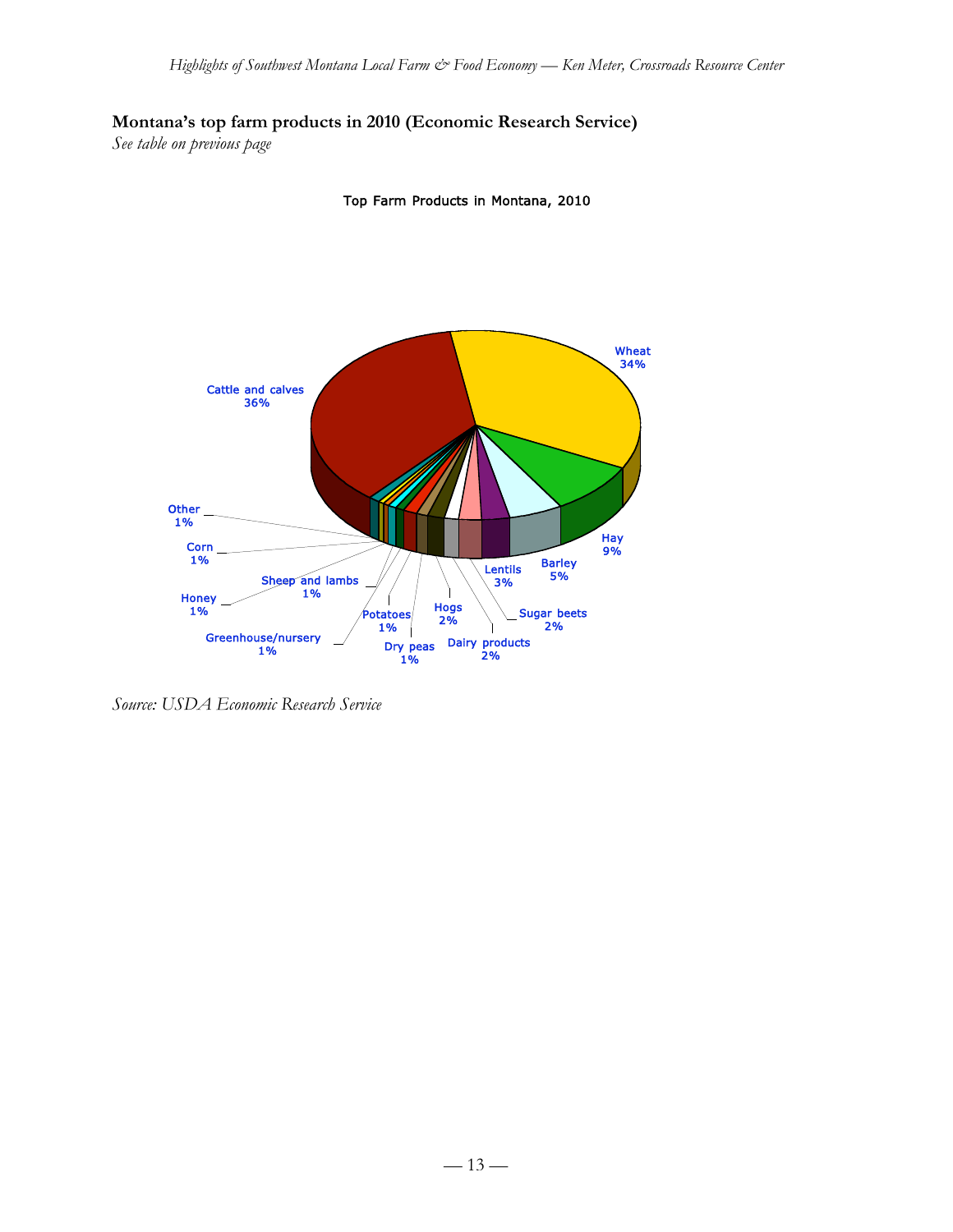# **Balance of Cash Receipts and Production Costs (BEA):**

Southwest Montana region ranchers and farmers sell \$202 million of food commodities per year (1989-2010 average), spending \$230 million to raise them, for an average loss of \$28 million each year. *Note that these sales figures compiled by the BEA may differ from cash receipts recorded by the USDA Agriculture Census (above).*

Overall, farm producers lost \$608 million by selling crops and livestock over the years 1989 to 2010. Farm production costs exceeded cash receipts for 19 years of that 22-year period. Moreover, 62% of the region's farms reported that they lost money in 2007 (Ag Census). Southwest Montana region farmers and ranchers earned \$82 million less by selling commodities in 2010 than they earned in 1969 (in 2010 dollars).

Farmers and ranchers earn another \$12 million per year of farm-related income — primarily custom work, and rental income (22-year average for 1989-2010). Federal farm support payments are a more important source of net income than commodity production, averaging \$5 million per year for the region for the same years.

# **The region's consumers:**

*See also information covering low-income food consumption and food-related health conditions, page 1-2 above.* Southwest Montana region consumers spend \$218 million buying food each year, including \$127 million for home use. Most of this food is produced outside the region, so Southwest Montana consumers spend about \$200 million per year buying food sourced far away. Only \$346,000 of food products (0.2% of farm cash receipts and 0.2% of the region's consumer market) is sold by farmers directly to consumers.

Estimated change in net assets (that is, assets minus liabilities) for all region households combined was a loss of \$428 million in 2009 alone (BLS). This places additional pressure on Southwest Montana consumers trying to buy food.

# **Farm and food economy summary:**

Farmers lose \$28 million each year producing food commodities, and spend \$90 million buying inputs sourced outside of the region. Even when individual farmers make money, these input purchases result in substantial losses to the region as a whole. Overall, farm production creates a loss of \$118 million to the region.

Meanwhile, consumers spend \$200 million buying food from outside. Thus, total loss to the region is \$318 million of potential wealth *each year*. This loss amounts to more than the value of all food commodities raised in the region.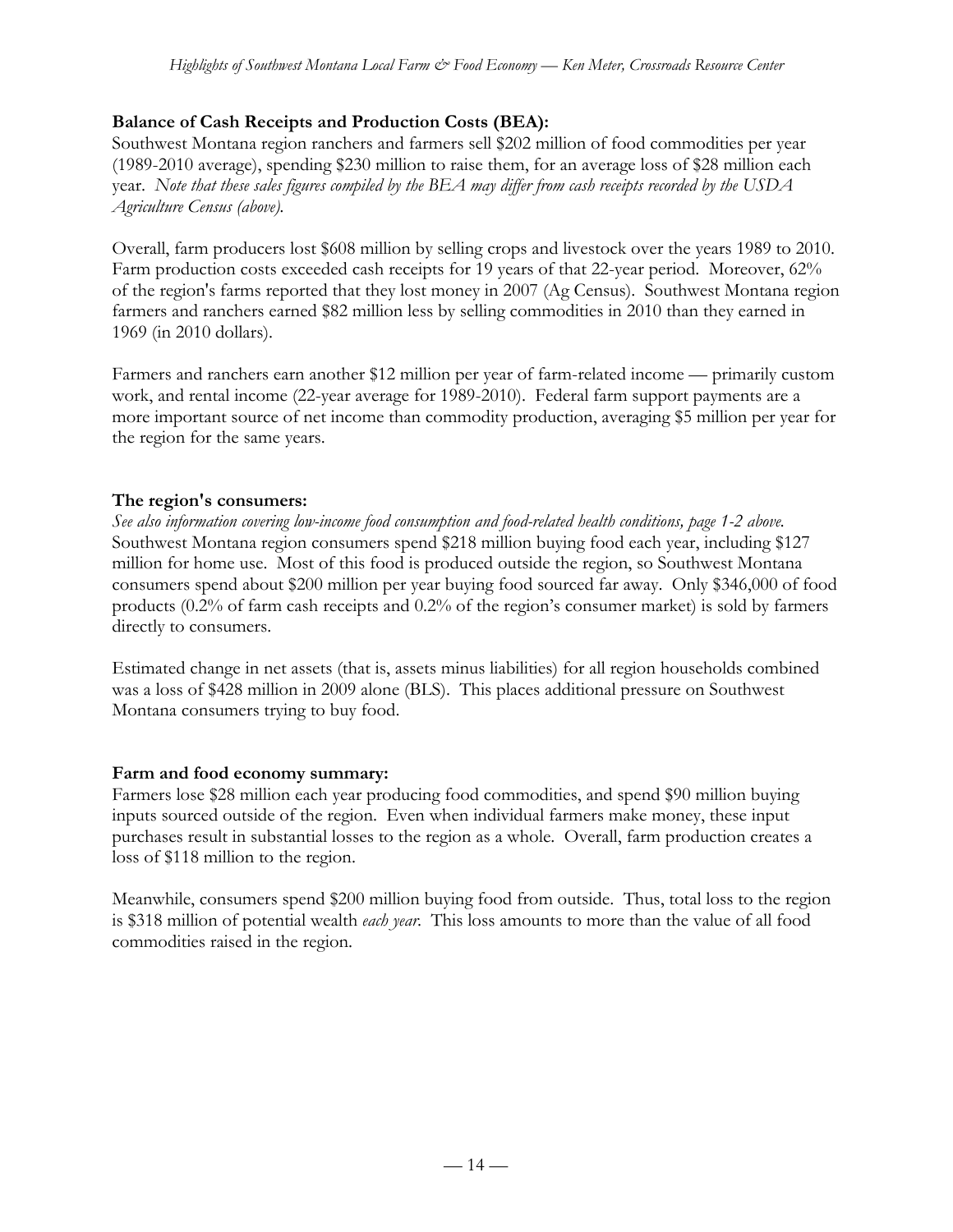#### **Southwest Montana region: markets for food eaten at home (2009):**

Southwest Montana region residents purchase \$218 million of food each year, including \$127 million to eat at home. Home purchases break down in the following way:

|                                     | millions |
|-------------------------------------|----------|
| Meats, poultry, fish, and eggs      | \$27.6   |
| Fruits & vegetables                 | 23.3     |
| Cereals and bakery products         | 16.3     |
| Dairy products                      | 13.6     |
| "Other," incl. Sweets, fats, & oils | 46.1     |

If Southwest Montana region residents purchased \$5.00 of food each week directly from farmers in the region, this would generate \$21 million of new farm income for the region.

### **Beaverhead County: markets for food eaten at home (2009):**

Beaverhead County residents purchase \$25 million of food each year, including \$14 million to eat at home. Home purchases break down in the following way:

|                                     | millions |
|-------------------------------------|----------|
| Meats, poultry, fish, and eggs      | \$3.1    |
| Fruits & vegetables                 | 2.6      |
| Cereals and bakery products         | 1.8      |
| Dairy products                      | 1.5      |
| "Other," incl. Sweets, fats, & oils | 5.2      |

### **Deer Lodge County: markets for food eaten at home (2009):**

Deer Lodge County residents purchase \$25 million of food each year, including \$14 million to eat at home. Home purchases break down in the following way:

|                                     | millions |
|-------------------------------------|----------|
| Meats, poultry, fish, and eggs      | \$3.1    |
| Fruits & vegetables                 | 2.6      |
| Cereals and bakery products         | 1.8      |
| Dairy products                      | 1.5      |
| "Other," incl. Sweets, fats, & oils | 52       |

*Note: The populations of Beaverhead County and Deer Lodge County are nearly the same, which accounts for the similarity in the consumption totals above.*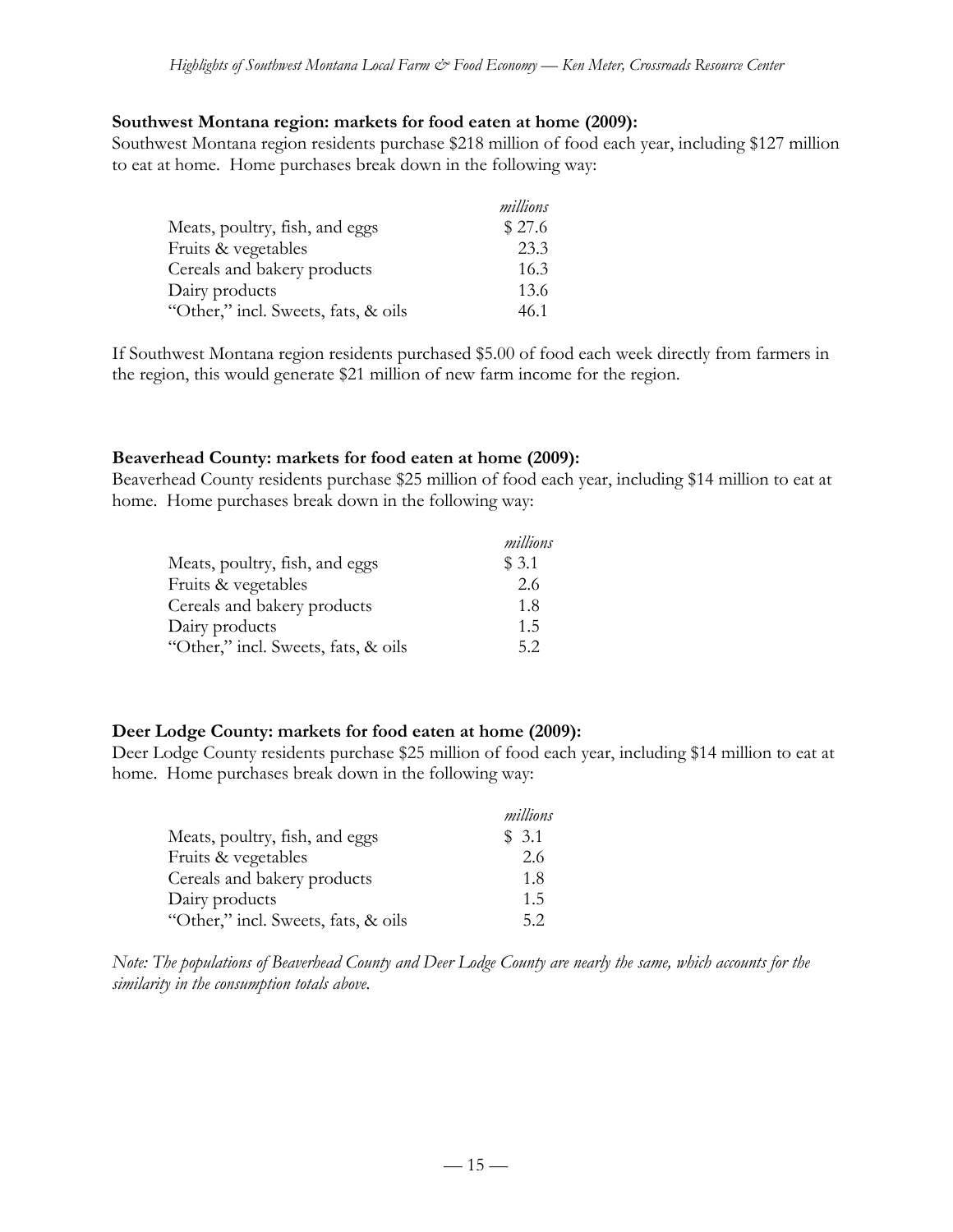#### **Granite County: markets for food eaten at home (2009):**

Granite County residents purchase \$8.2 million of food each year, including \$4.8 million to eat at home. Home purchases break down in the following way:

|                                     | millions |
|-------------------------------------|----------|
| Meats, poultry, fish, and eggs      | \$1.0    |
| Fruits & vegetables                 | 0.9      |
| Cereals and bakery products         | 0.6      |
| Dairy products                      | 0.5      |
| "Other," incl. Sweets, fats, & oils | 17       |

#### **Jefferson County: markets for food eaten at home (2009):**

Jefferson County residents purchase \$30 million of food each year, including \$18 million to eat at home. Home purchases break down in the following way:

|                                     | millions |
|-------------------------------------|----------|
| Meats, poultry, fish, and eggs      | \$3.8    |
| Fruits & vegetables                 | 3.3      |
| Cereals and bakery products         | 2.3      |
| Dairy products                      | 1.9      |
| "Other," incl. Sweets, fats, & oils | 64       |

### **Madison County: markets for food eaten at home (2009):**

Madison County residents purchase \$20 million of food each year, including \$12 million to eat at home. Home purchases break down in the following way:

|                                     | millions |
|-------------------------------------|----------|
| Meats, poultry, fish, and eggs      | \$2.6    |
| Fruits & vegetables                 | 2.2      |
| Cereals and bakery products         | 1.5      |
| Dairy products                      | 1.3      |
| "Other," incl. Sweets, fats, & oils | 4.3      |

### **Powell County: markets for food eaten at home (2009):**

Powell County residents purchase \$19 million of food each year, including \$11 million to eat at home. Home purchases break down in the following way:

|                                     | millions |
|-------------------------------------|----------|
| Meats, poultry, fish, and eggs      | \$2.4    |
| Fruits & vegetables                 | 2.0      |
| Cereals and bakery products         | 1.4      |
| Dairy products                      | 1.2      |
| "Other," incl. Sweets, fats, & oils | 4.0      |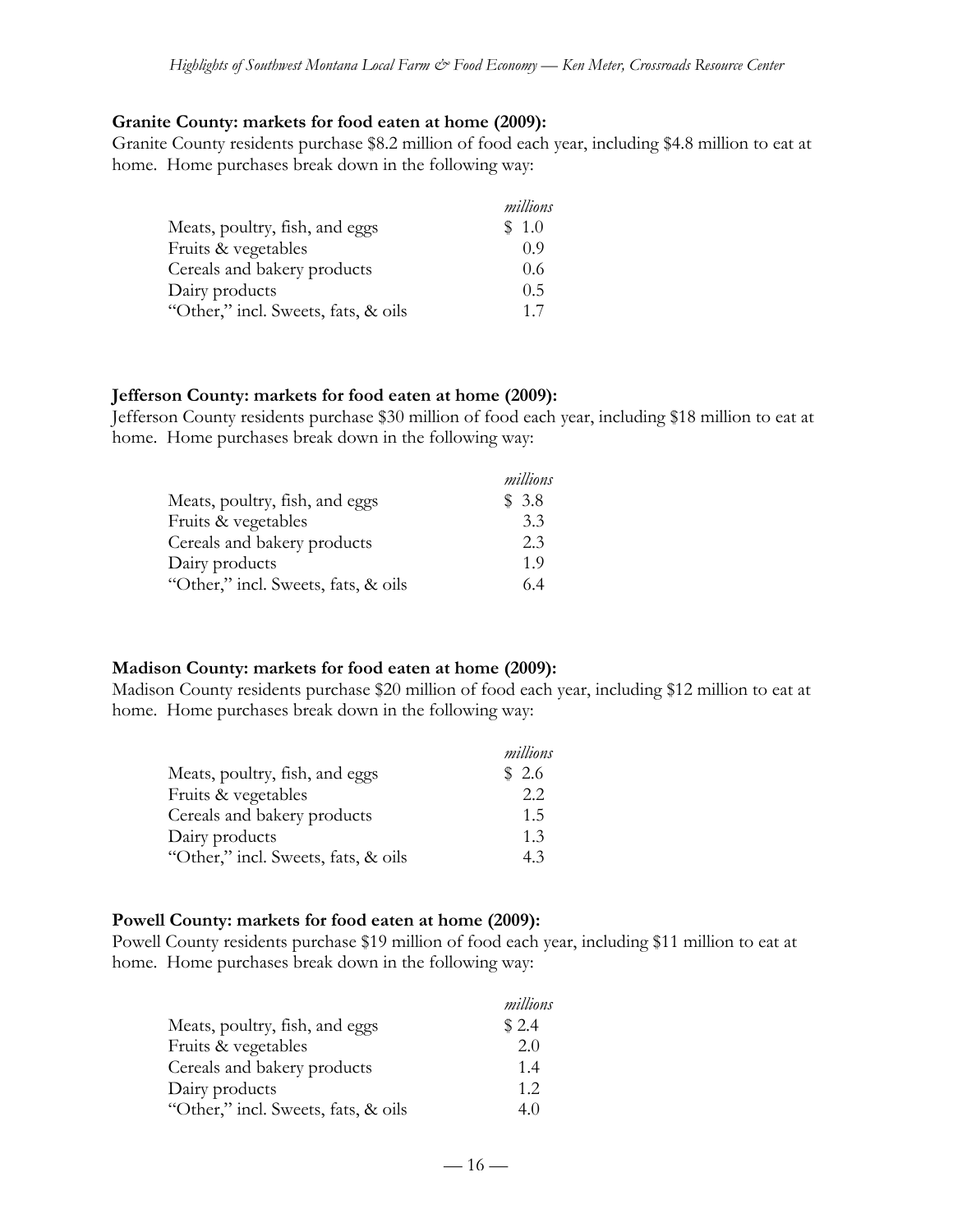#### **Silver Bow County: markets for food eaten at home (2009):**

Silver Bow County residents purchase \$91 million of food each year, including \$53 million to eat at home. Home purchases break down in the following way:

|                                     | millions |
|-------------------------------------|----------|
| Meats, poultry, fish, and eggs      | \$11.5   |
| Fruits & vegetables                 | 97       |
| Cereals and bakery products         | 6.8      |
| Dairy products                      | 5.7      |
| "Other," incl. Sweets, fats, & oils | 19.2     |

#### **Montana: markets for food eaten at home (2009):**

Montana residents purchase \$2.6 billion of food each year, including \$1.5 billion to eat at home. Home purchases break down in the following way:

|                                     | millions |
|-------------------------------------|----------|
| Meats, poultry, fish, and eggs      | \$333    |
| Fruits & vegetables                 | 282      |
| Cereals and bakery products         | 197      |
| Dairy products                      | 165      |
| "Other," incl. Sweets, fats, & oils | 557      |